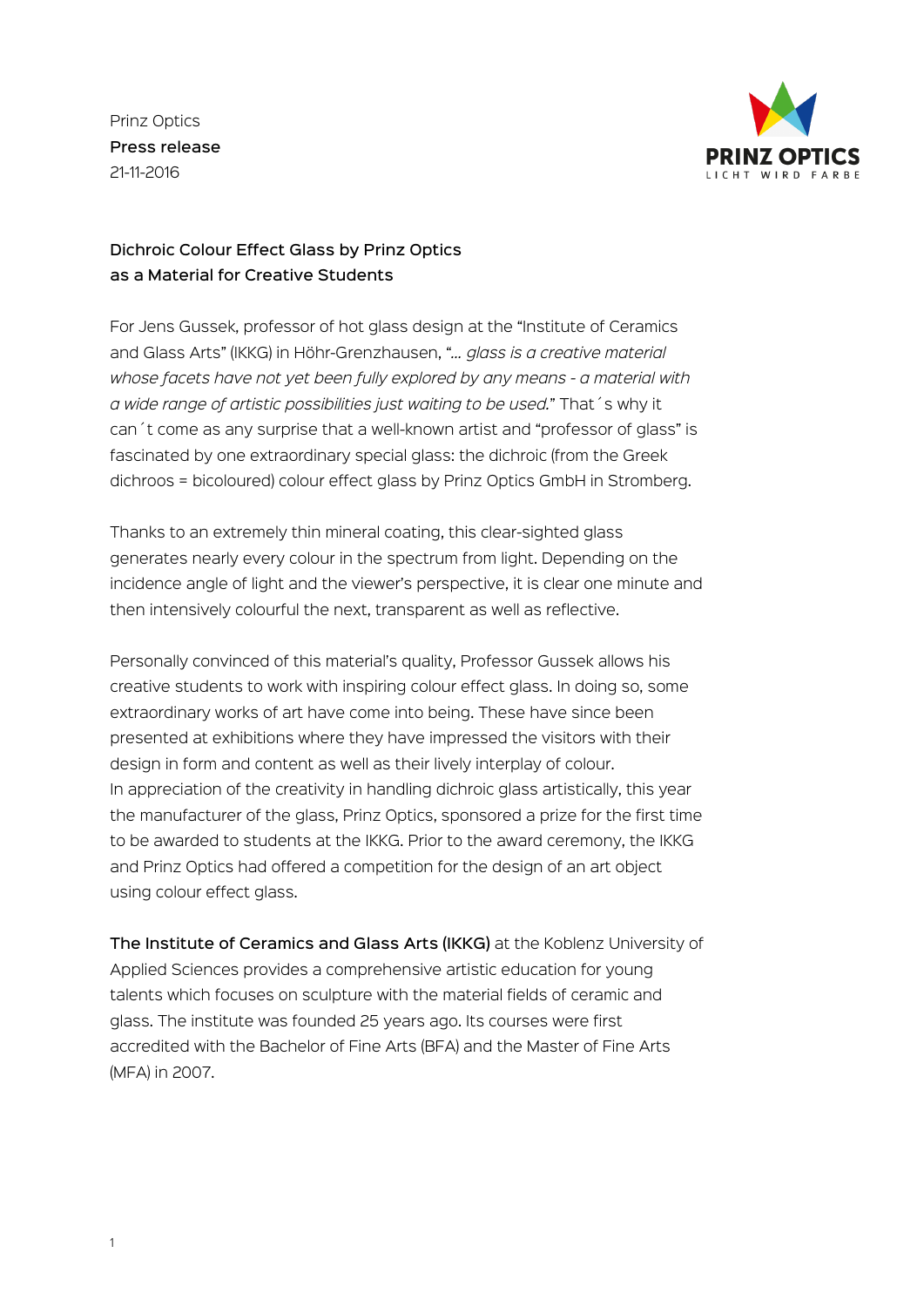## Photos:



Michèle Janata: From their series "Sunshower", 2016 Dichroic glass, adhesive tape, drawing



Susanne Kunkel: Zeitimpuls / stille Dissonanz, 2016 Dichroic glass, newspaper, metal